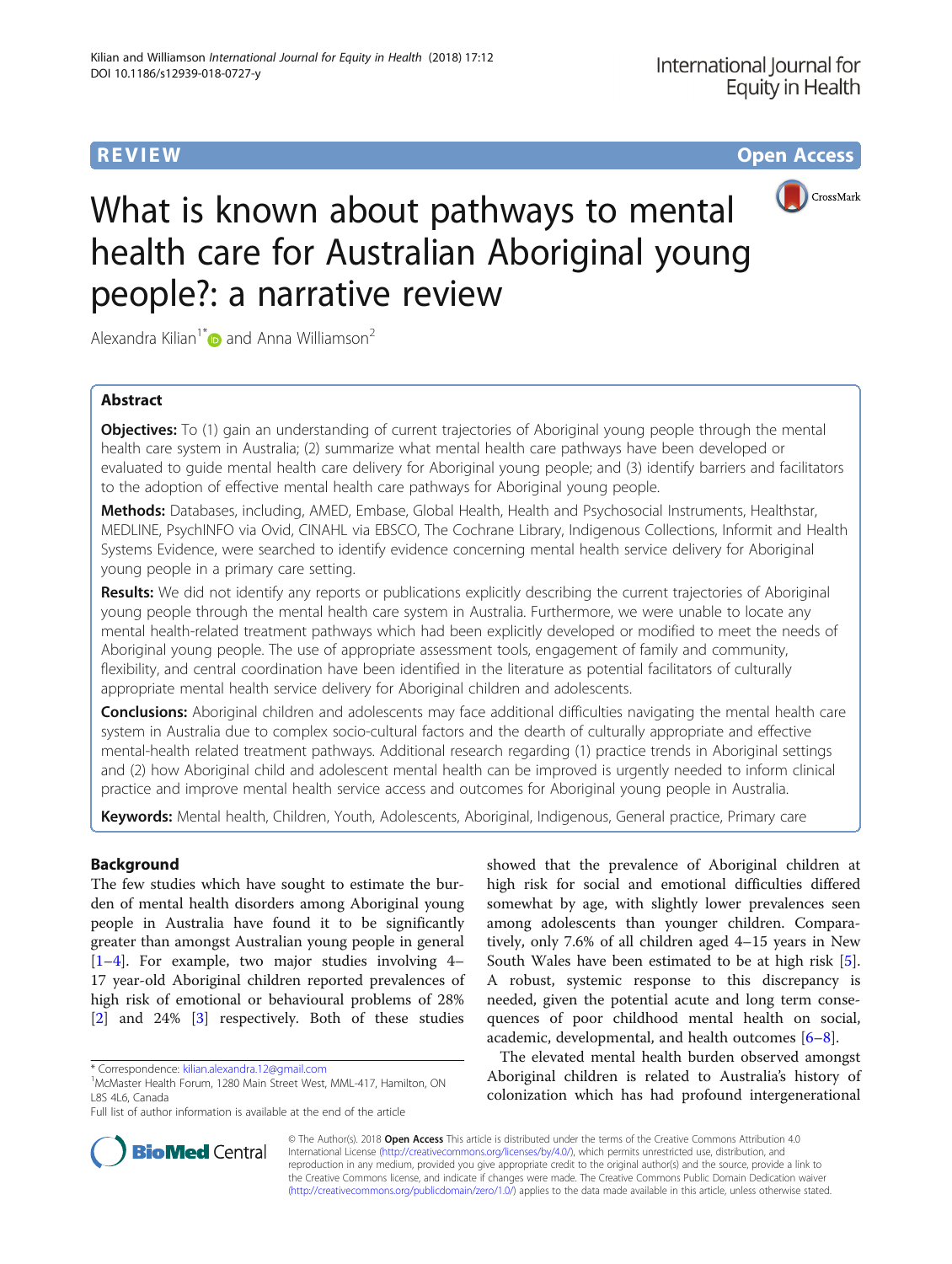impacts on the social and emotional wellbeing (SEWB) of Australian Aboriginal people and has led to ongoing social, political, and economic marginalization [\[9](#page-6-0)]. Additionally, multiple sources have suggested that many current services and care settings are insufficiently culturally safe for Aboriginal people and that mainstream protocols have not been adequately modified to respond to the needs of this population  $[10-14]$  $[10-14]$  $[10-14]$  $[10-14]$  $[10-14]$ . The urgent need to improve the mental health system's response to the needs of Aboriginal young people is starkly illustrated by the high rates of self-harm and suicide noted within this group [[15,](#page-7-0) [16\]](#page-7-0).

Goldberg and Huxley's model of pathways to care provides a framework for understanding the movement of patients into and through the mental health-care system [\[17](#page-7-0)]. The model proposes that the system can be conceptualized in terms of five discrete sectors of care, from community to inpatient specialist mental health care. Sectors are separated by filters that reflect factors such as accessibility and patient values, as well as decisions related to consultation, diagnosis, referral, and admission processes [[17,](#page-7-0) [18\]](#page-7-0). Care pathways have the potential to improve inter-professional collaboration, with potential positive impacts on patient outcomes [[19](#page-7-0)–[25](#page-7-0)]. Research suggests that service providers in Aboriginal communities value defined, written protocols for the screening and assessment of mental health challenges [\[12](#page-6-0)]. Such care pathways have been established in Australia in regards to a range of child and adolescent mental health problems such as depression [[26\]](#page-7-0), anxiety [[27\]](#page-7-0), and ADHD [\[28](#page-7-0)]. However, it is not known if or how well these work for Aboriginal young people.

Almost all of the small amount of research to date which has examined Aboriginal child and adolescent mental health has focused on general social and emotional wellbeing. Thus, almost nothing is known about the prevalence or correlates of specific mental disorders amongst Aboriginal young people. In keeping with this, this review examines 'mental health' in a broad sense, defining 'mental health problems' as "behavioural or emotional problems or associated impairment" [\[29](#page-7-0)]. While the evidence base does not currently exist to allow comment on specific disorders separately, we acknowledge that this broad term includes disorders such as anxiety, depression, and attention deficit hyperactivity disorder, as well as the psychotic disorders. 'Social and Emotional Wellbeing' refers to a holistic understanding of health which includes connections of the individual to culture and community, and has been described in detail elsewhere [[11,](#page-6-0) [30\]](#page-7-0). Though they are distinct concepts culturally and in practice, mental health and social and emotional wellbeing will be used interchangeably in this review, as has been the case in the research literature on Aboriginal child and adolescent mental health to date.

The term 'young people' will refer to all individuals of 0–18 years, inclusive. The term Aboriginal will refer to the Aboriginal and Torres Strait Islander population of Australia.

This narrative review explores what is known about ideal care pathways in mental health, with a specific focus on (1) Aboriginal young people in Australia, and (2) the Australian general practice (GP) setting. This review focuses on the GP setting as, in Australia, general practitioners (GPs) act as a gateway to specialist health services, including mental health services [[31\]](#page-7-0). A better understanding of current trends, and barriers and facilitators to mental health care for Aboriginal children and adolescents in this setting has the potential to contribute to systemic improvements in an area of great need.

The primary questions that guided the research process were as follows: (1) What are the current trajectories by which Aboriginal young people traverse the mental health care system; (2) What pathways to mental health care have been developed or evaluated to guide primary mental health care delivery for Aboriginal young people; (3) What barriers and facilitators exist in the adoption of effective mental health care pathways for Aboriginal young people; and (4) What recommendations have been made for improvements to mentalhealth service delivery for Aboriginal young people?

# Methodology

#### Literature search

From May 2016 to July 2016, a comprehensive iterative search of databases was conducted to find published guidelines, as well as descriptive studies, reports, and reviews that concern the delivery of mental health care for Aboriginal and Torres Strait Islander young people in a primary care setting. A wide range of databases were searched, including: AMED, Embase, Global Health, Health and Psychosocial Instruments, Healthstar, MED-LINE, PsychINFO via Ovid, CINAHL via EBSCO, The Cochrane Library, Australian Indigenous HealthInfoNet and Health Systems Evidence. The search was filtered by 'Humans/English language/child or adolescent (0-18)/abstract available' where possible. No limits were set for date of publication. Additional references were identified via the 'snowballing' method, wherein reference lists of reviewed publications were assessed. This process was supplemented by searching Google Scholar. The initial search algorithm was as follows: [(Aboriginal/Indigenous/"Torres Strait Islander") AND ("mental health"/ "mental illness"/"Social and emotional wellbeing"/ "psych\$) AND ("young people OR child\$ OR adolescent\$] AND "(trend\$ OR review\$ OR pathway\$ OR methodolog\$ OR protocol\$ OR guideline\$ OR algorithm\$) AND ("general practice" OR "family practice") The search was modified in an iterative manner, based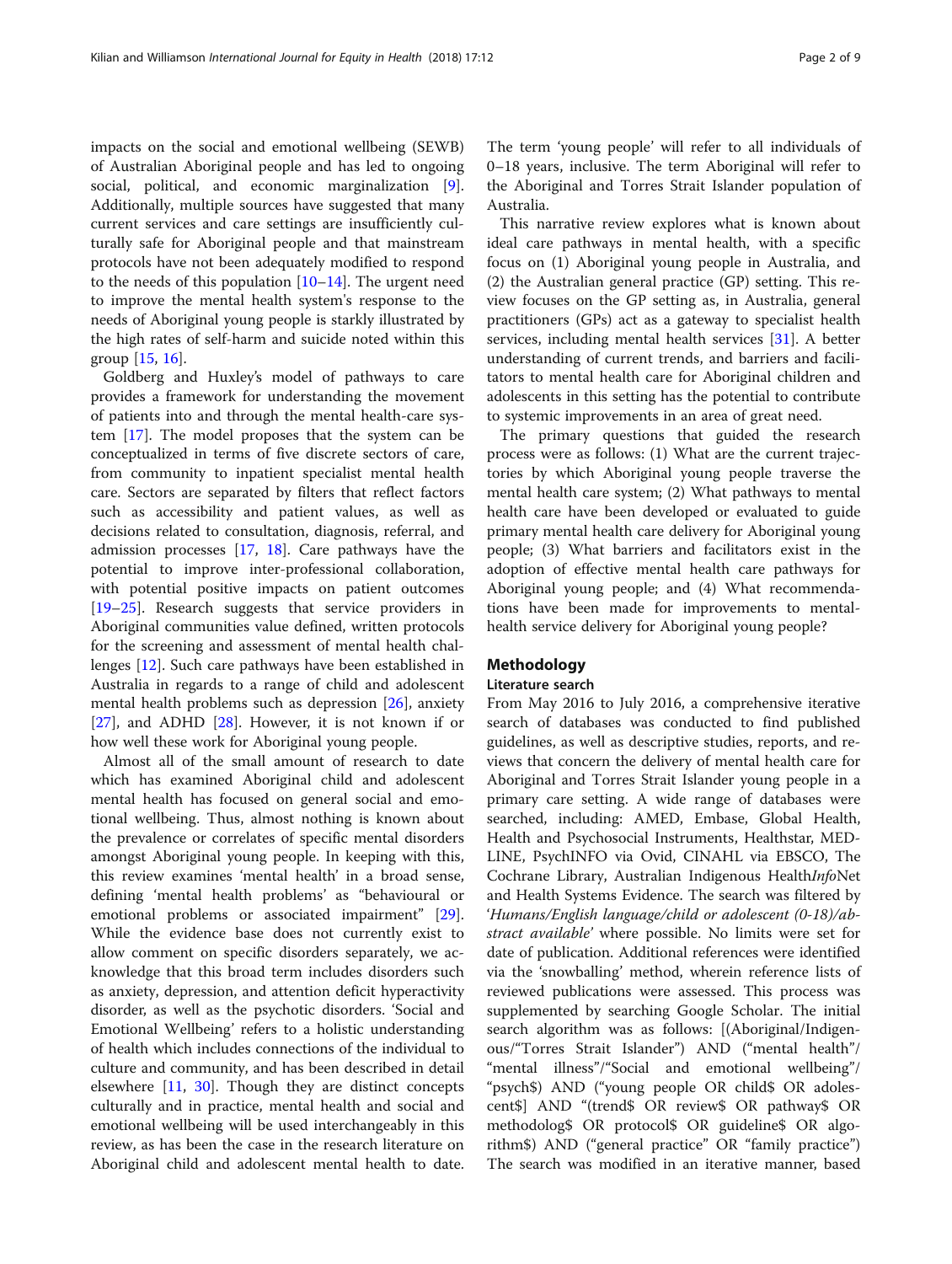on the results generated and in order to meet the search criteria of the specific data base.

### Inclusion criteria

Publications were eligible for inclusion if:

- 1. The publication was:
- A description of a mental health care pathway (a set of structured care methodologies, protocols, guidelines, algorithms) to guide clinical practice, or;
- A descriptive study examining trends in mental health treatment practices and pathways, practitioner perceptions and/or patient experiences, or;
- A review of one of the above.
- 2. The publication addressed mental health/social and emotional wellbeing:
- For young people (age range of  $0-18$ ), or;
- For Aboriginal and Torres Strait Islander Populations, or;
- In a general practice setting, or;
- All of the above criteria
- 3. The study was conducted in Australia
- 4. The abstract/full article was available in English

The inclusion criteria were intentionally designed to be broad, given that we were expecting a limited number of publications examining treatment pathways for Aboriginal young people. Broadening the inclusion criteria allowed us to make reference to evidence from the mainstream literature that may be applicable for Aboriginal young people.

# Exclusion criteria

Publications were excluded if they did not meet the above criteria. Additionally, publications were excluded if they tested a mental health intervention (randomized controlled trials, cohort studies, case control studies, pre/post), as the purpose of this study was to examine existing treatment guidelines and pathways, rather than to make recommendations about what these should contain. A large number of included studies were of a descriptive design (surveys, questionnaires, audits etc.).

# Results and discussion

Following a broad, iterative search of the literature in which 3439 articles were scanned for eligibility, we identified 70 publications that fit the inclusion criteria outlined above. Twenty-eight of these 70 publications identified specific challenges to mental health care

delivery for Aboriginal young people. The majority of publications examined mental health and social and emotional wellbeing in Aboriginal young people as a general topic rather than by specific diagnoses. Two papers explicitly discussed the epidemiology, practice trends, and relevant perspectives regarding attentiondeficit hyperactivity disorder in Aboriginal young people [[32,](#page-7-0) [33\]](#page-7-0). One paper explicitly discussed examined anxiety and depression in this population [[34\]](#page-7-0). We were unable to identify any publications that directly described trajectories by which Aboriginal young people traverse the mental health system. We were also unable to identify any evaluated pathways to mental health care among Aboriginal young people. In addition, we did not identify any published mental health care pathways to inform referral and treatment decisions for Aboriginal young people. Instead, the majority of the publications described the increased prevalence of mental health disorders among Aboriginal young people.

While we were unable to identify clearly delineated pathways to mental health care for Aboriginal young people, the included publications identified several barriers and facilitators that influence an individual's trajectory, from help seeking to treatment. These have been summarized below.

# Barriers to the development of effective mental health care pathways for Aboriginal young people Barrier 1: Lack of research into and understanding of aboriginal child and adolescent mental health

As noted above, little research to date has examined social and emotional wellbeing amongst Aboriginal children and adolescents and most publications have approached mental health broadly, with minimal examination of specific disorders. The only population-based study to date is the Western Australian Aboriginal Child Health Survey [\[1](#page-6-0)] and there are only two longitudinal studies that explore the health of Aboriginal children in Australia  $[2-4, 35]$  $[2-4, 35]$  $[2-4, 35]$  $[2-4, 35]$  $[2-4, 35]$  $[2-4, 35]$  $[2-4, 35]$ . These three large studies have resulted in multiple publications that describe various facets of mental health challenges for Aboriginal young people [\[1](#page-6-0)–[4](#page-6-0), [35\]](#page-7-0). Among their most salient findings, these studies report that compared to the general population of young people in Australia, Aboriginal young people experience an increased prevalence of high risk for emotional or behavioral problems and decreased contact with services  $[1-4, 35]$  $[1-4, 35]$  $[1-4, 35]$  $[1-4, 35]$  $[1-4, 35]$  $[1-4, 35]$ . Despite this, there is little longitudinal evidence available to truly delineate the mental health trajectories of Aboriginal children, mental health service use patterns or the factors associated with improvement or progression. Further, many of the studies to date, in addition to being cross-sectional, were based on small, non-representative samples. It is thus unclear to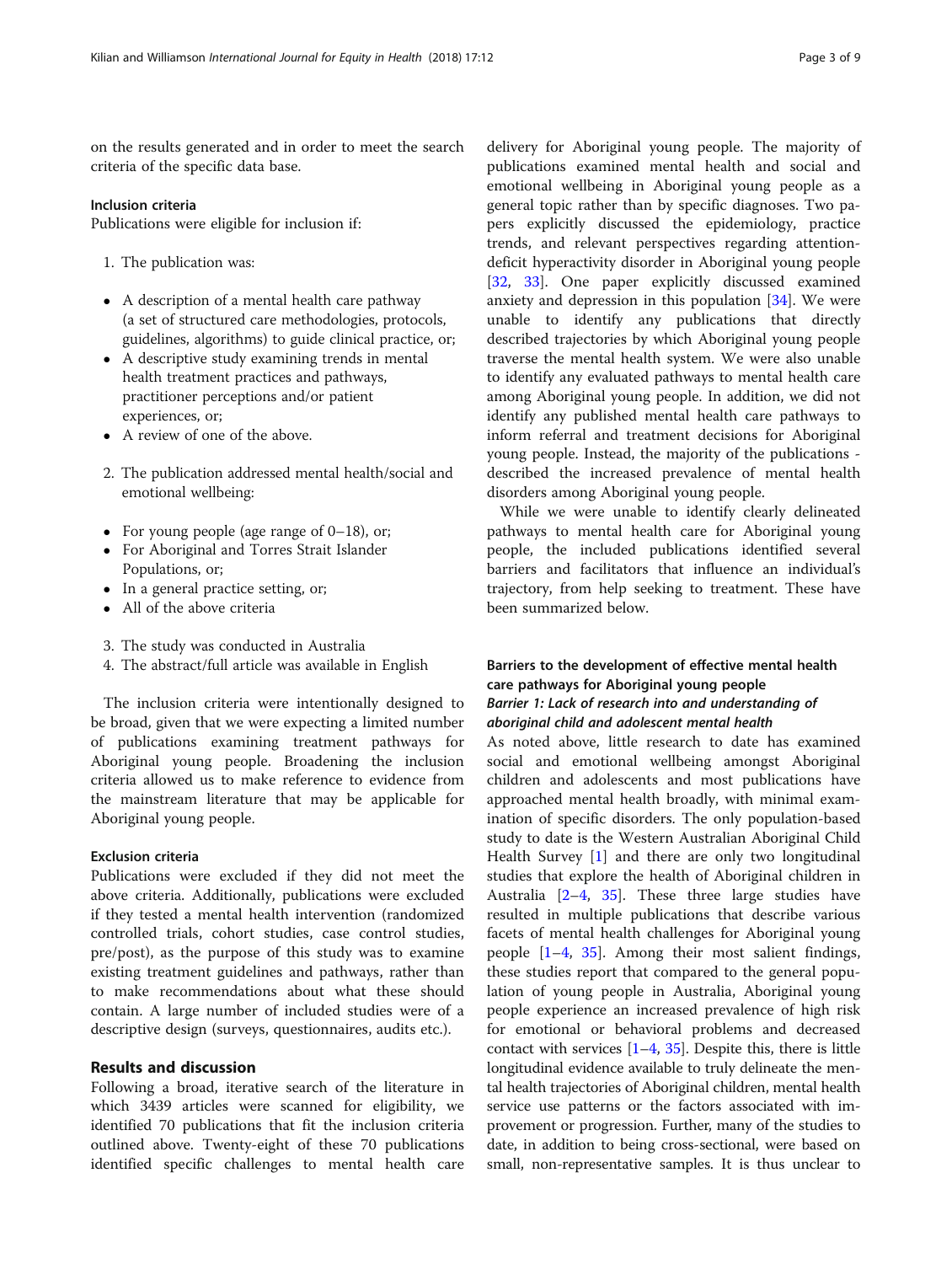what extent their results can be generalized and used in a nation-wide policy-making context [\[36\]](#page-7-0).

This lack of evidence around Aboriginal child and adolescent social and emotional wellbeing is a barrier to the creation of appropriate treatment guidelines and to the delivery of culturally safe care by mainstream services in many ways. Firstly, without a validated theoretical framework, cultural competency is difficult to integrate into guidelines or teach effectively during medical training. Moreover, lack of empirical research on the topic hinders the development of evidenceinformed practice or policy to drive systemic change in service delivery [[14,](#page-6-0) [37\]](#page-7-0). In the absence of this necessary grounding, many mental health services are likely to struggle to provide culturally appropriate care for Aboriginal young people [[37](#page-7-0)]. A lack of culturally appropriate care may in turn discourage young people and their families from accessing these services [[14\]](#page-6-0), contributing to poorer outcomes. This cycle may partially explain and maintain the higher prevalence of poor social and emotional wellbeing in Aboriginal communities [\[37](#page-7-0)].

# Barrier 2: Limited co-ordination and collaboration between services

A study exploring the perspectives of Indigenous and non-Indigenous service providers and community members in Central Australia and the Top End of the Northern Territory found inter-service collaboration to be an essential factor in facilitating early intervention in mental health [\[12\]](#page-6-0). While better care coordination is seen as desirable, concern that information sharing between services or clinicians may jeopardize confidentiality was a recurring theme in the literature regarding the mental health of Aboriginal young people [[10](#page-6-0), [38,](#page-7-0) [39](#page-7-0)]. Formalized care pathways have the potential to address this concern by creating schemes in which it is clear to all parties which information should be shared, and how. Care pathways can also promote the creation of secure information systems to facilitate this process while ensuring patient confidentiality [\[40\]](#page-7-0). Additionally, information systems can facilitate service linkage [[41\]](#page-7-0), as well as information collection to inform decision making, planning, and further modification [[38,](#page-7-0) [40\]](#page-7-0). Ultimately, without pathways to guide care, the roles of collaborating professionals are imprecisely defined, and there are no formalized communication routes to facilitate coordination, inter-service collaboration, information sharing, and delegation of responsibilities [\[10,](#page-6-0) [12,](#page-6-0) [35,](#page-7-0) [38,](#page-7-0) [40,](#page-7-0) [42](#page-7-0), [43](#page-7-0)]. This emphasizes the need for the development of more coordinated and collaborative pathways in Aboriginal mental health, which was also echoed in two qualitative studies exploring general practice trends in Western Australia [\[42](#page-7-0), [43](#page-7-0)].

# Impacts of inadequate mental health pathways for Aboriginal young people

# Impact 1: Low help seeking

The Western Australian Aboriginal Child Health Survey [[1\]](#page-6-0) found that rates of mental health service use were correlated with participating Aboriginal children's level of risk of emotional or behavioral difficulties; children at higher risk were more likely to use services than those at low risk. Overall, however, mental health service use was low. Only 8% of children aged 4–11 years who were assessed as 'high risk' and 22% of 'high risk' youth aged 12–17 years had ever had contact with mental health services, based on a review of health records [\[1](#page-6-0)]. Factors that may hinder help seeking include stigma [\[12](#page-6-0), [24](#page-7-0), [39,](#page-7-0) [44](#page-7-0)–[46\]](#page-7-0), poor accessibility of services [\[45](#page-7-0), [47](#page-7-0), [48](#page-7-0)], lack of awareness of services [[39,](#page-7-0) [44](#page-7-0), [45](#page-7-0), [47\]](#page-7-0), the perception that GPs do not provide mental health care [\[24,](#page-7-0) [44,](#page-7-0) [46](#page-7-0)], and reliance on informal supports instead of formal services [\[39,](#page-7-0) [48](#page-7-0)]. Meanwhile, caregivers who recognize mental distress among young people and have positive attitudes about help seeking can promote service use [[24](#page-7-0), [49,](#page-7-0) [50](#page-7-0)].

#### Impact 2: Under-recognition and under diagnoses

The under-recognition of mental health disorders by GPs has been identified as a primary barrier to receiving treatments and/or appropriate referrals [\[51](#page-7-0)]. Though we could not identify specific research examining GP confidence and accuracy in the detection of mental health problems among Aboriginal young people, the evidence suggests that GP detection rates of mental health concerns in non-Aboriginal young people are low [\[29](#page-7-0), [52](#page-7-0)]. Across the literature, GP recognition has a high specificity but lower sensitivity [[29](#page-7-0), [48](#page-7-0), [52](#page-7-0)–[59\]](#page-7-0). Across multiple studies, under-recognition by GPs is concentrated among less severe cases. These cases are likely to present more subtly and to require a longer examination to identify. On the other hand, more severe cases are often recognized and responded to appropriately by GPs [[18](#page-7-0), [29,](#page-7-0) [55](#page-7-0), [57](#page-7-0)–[62](#page-7-0)]. Caregiver recognition of child and adolescent mental health problems [[29,](#page-7-0) [51](#page-7-0), [56\]](#page-7-0) and self-recognition  $[45, 57-59]$  $[45, 57-59]$  $[45, 57-59]$  $[45, 57-59]$  $[45, 57-59]$  $[45, 57-59]$  of the problem are also often related to severity, and have been found to be associated with increased service access and GP recognition.

There are multiple factors that may contribute to low rates of detection of mental health problems amongst young people by GPs. Some literature hypothesizes that, in part related to short consultation times, GPs might not be probing enough regarding the social and emotional wellbeing of their adolescent patients [\[46](#page-7-0)]. Adequate consultation times are critical, given that mental health concerns are often not overt, and patients may be initially reluctant to disclose [\[46](#page-7-0), [63](#page-7-0), [64](#page-7-0)]. Aboriginal mentors and Aboriginal Health Workers in urban New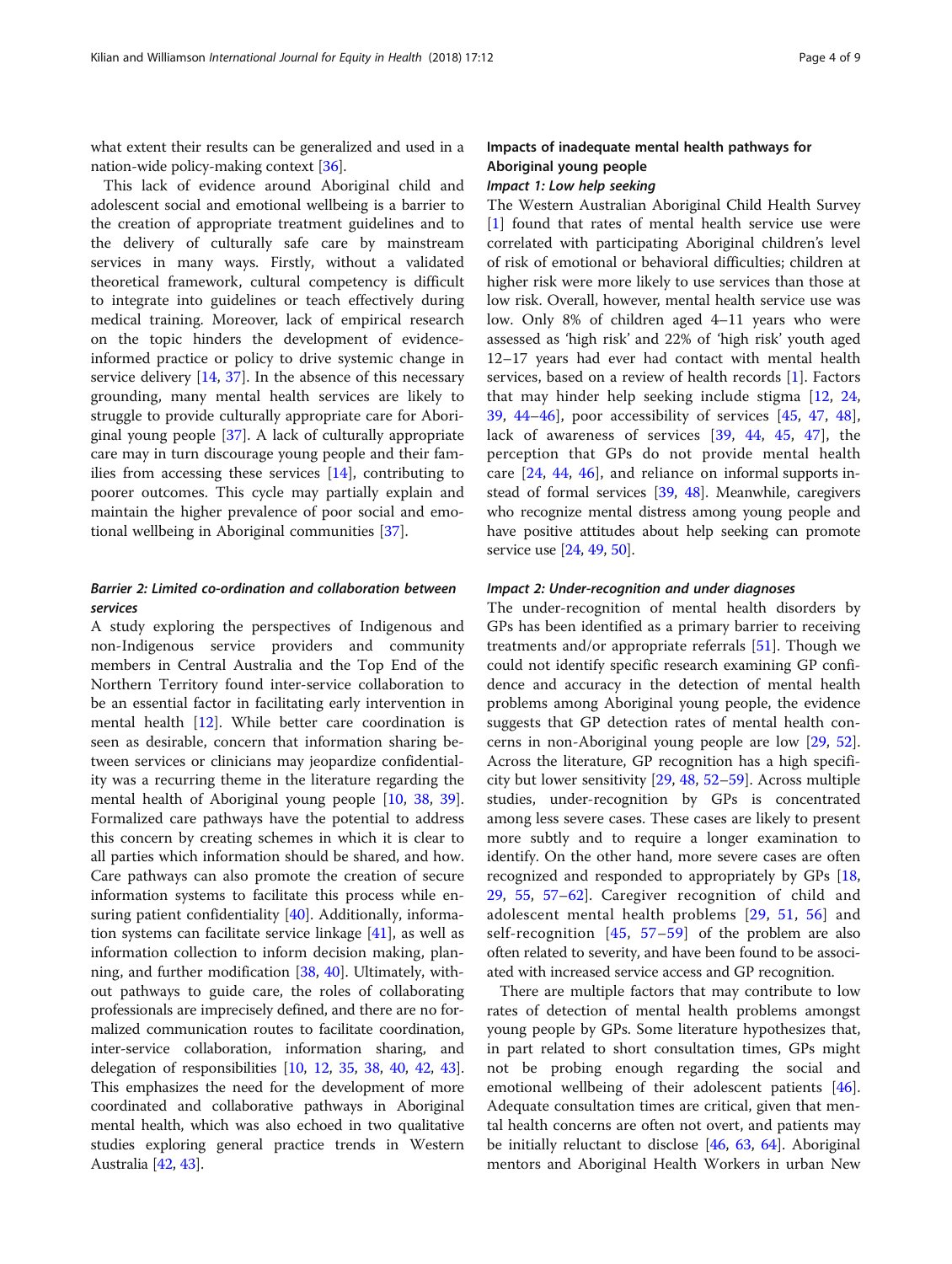South Wales have emphasized the importance of allowing adequate consultation time for the relationshipbuilding necessary for disclosure [[65\]](#page-7-0). However, limited consultation time, particularly with youth, is frequently reported by GPs [\[24](#page-7-0), [29](#page-7-0), [43](#page-7-0), [46,](#page-7-0) [50,](#page-7-0) [55,](#page-7-0) [63,](#page-7-0) [64,](#page-7-0) [66](#page-7-0)–[69](#page-8-0)]. In keeping with this, feeling rushed during medical consultations has been a sentiment expressed by members of Aboriginal communities in urban New South Wales [[65\]](#page-7-0).

Evidence also suggests that the presentation of young people with mental disorders in primary care may be complex, with physical symptoms often presented as the main concern, complicating recognition and diagnosis [[29,](#page-7-0) [59,](#page-7-0) [62](#page-7-0), [64](#page-7-0), [67,](#page-8-0) [70\]](#page-8-0). This pattern of presentation may also be seen in Aboriginal patients [\[71\]](#page-8-0); in a survey of a Central Australian Aboriginal population, Jones and de la Horne noted high rates of physical symptoms associated with mood disorders [[72\]](#page-8-0). Finally, there is evidence that GPs lack confidence with respect to caring for Aboriginal young people. Specifically, children, youth, and Aboriginal populations were identified as groups that are difficult to manage by a group of rural physicians in Western Australia [[43\]](#page-7-0).

There is also a lack of confidence amongst GPs regarding mental health diagnosis and treatment more generally. In an Australian study, insufficient knowledge regarding proper mental health diagnosis and uncertainty regarding treatment approaches were barriers identified by 56% and 36% of GPs in the study, respectively [[63](#page-7-0)]. The same study demonstrated that self-reported confidence in diagnosing and treating mental health conditions in patients was lowest for children, and varied by condition and treatment intervention [\[63\]](#page-7-0). Low confidence may be related to medical training; physicians trained in Australia expressed dissatisfaction with their medical training in counseling [\[43](#page-7-0), [73](#page-8-0)].

It is clear that there are multiple factors that affect GP recognition of mental health disorders. Further research is required to better understand the relative impact of each factor for GPs caring for Aboriginal patients and to develop and evaluate strategies to overcoming them.

## Impact 3: Undertreatment

There is little evidence regarding mental health treatment rates in Aboriginal populations, and thus it is difficult to conclude to what extent under-treatment is a significant problem among Aboriginal children and adolescents. However, data from the Australian Institute of Health and Welfare indicates that there are higher proportions of mental health-related presentations to the emergency room [[74](#page-8-0)] and higher rates of hospitalization for mental health-related presentations [\[75\]](#page-8-0) amongst Aboriginal people compared to non-Aboriginal people. This suggests that current treatment options for

Aboriginal patients are suboptimal. Challenges to detection and treatment in an Aboriginal setting may include a lack of accessible resources, shame and stigma, and providers' limited knowledge regarding Aboriginal culture and mental health [[12](#page-6-0)].

In summary, the lack of pathways to mental health care for Aboriginal young people have multiple consequences. These include low rates of help-seeking and service use because of culturally inappropriate and poorly coordinated care. Moreover, fragmented service delivery and inadequate education and training may decrease recognition, diagnosis, and treatment rates and increase rates of patients lost to follow-up. These consequences are likely to result in worse mental health outcomes for Aboriginal young people, given the established importance of early intervention in the context of mental health distress [[76](#page-8-0)–[78\]](#page-8-0). This in turn is likely to have negative social, academic and health impacts for individuals, their families and communities [\[7](#page-6-0), [79,](#page-8-0) [80\]](#page-8-0).

# Recommendations for improved mental-health service delivery for Aboriginal young people

Given the need to develop, validate, and disseminate culturally responsive pathways, our review has identified several elements with broad support in the literature for their potential to improve Aboriginal social and emotional wellbeing (Fig. [1\)](#page-5-0).

## Facilitator 1: Central coordination and flexibility

In the development of a referral pathway model to respond to high rates of Aboriginal youth suicide and attempted suicide in Central Australia, Taylor et al. emphasized the need for a centralized point of first contact to facilitate service access and aid in the coordination of referrals. They also called for the development of data collection systems to help understand patterns and needs, to improve the targeting of responses, and to facilitate communication and feedback mechanisms within and between services [\[38](#page-7-0)]. These recommendations have been echoed in the literature examining mainstream Australian mental health care [\[40](#page-7-0), [41](#page-7-0)]. The literature also emphasizes the need for flexibility in mental health care pathways [[12,](#page-6-0) [37,](#page-7-0) [67](#page-8-0), [81](#page-8-0)]. Specifically, pathways need to account for variations in geographic location, age, cultural background, and other demographic factors relevant to Aboriginal populations [[10,](#page-6-0) [19](#page-7-0), [42](#page-7-0), [44](#page-7-0), [47,](#page-7-0) [82](#page-8-0)–[84\]](#page-8-0).

# Facilitator 2: Cultural modifications via caregiver and community involvement

Aboriginal Health Workers, cultural consultants, community members, elders, and consumers have the potential to inform appropriate cultural modifications. As such, these stakeholders should be actively consulted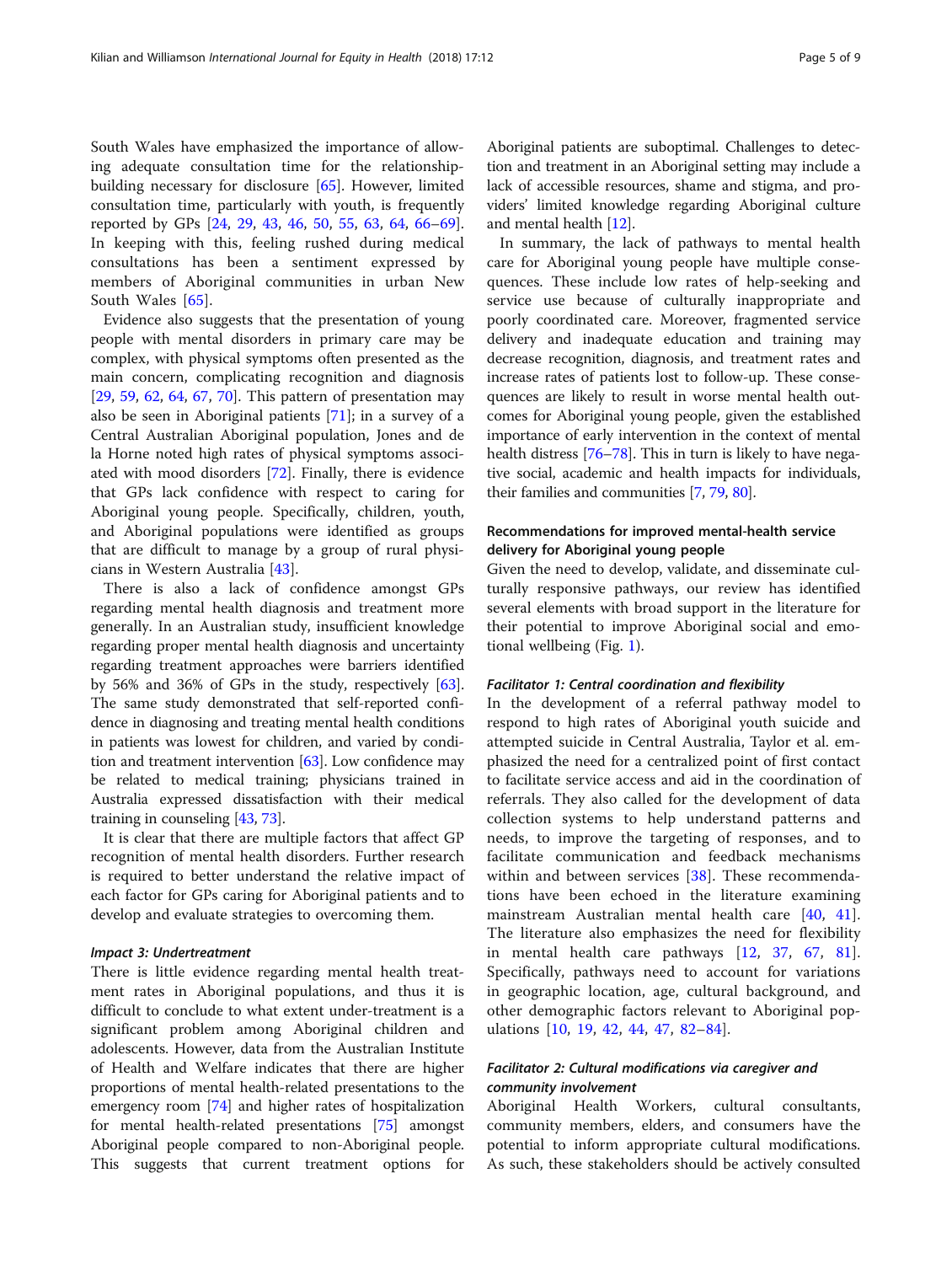Culture and history



<span id="page-5-0"></span>

throughout the treatment process [\[37](#page-7-0)]. These stakeholders, as well as caregivers, family members, and support networks more broadly, act as enablers to care [[10,](#page-6-0) [12,](#page-6-0) [13,](#page-6-0) [35](#page-7-0), [38](#page-7-0), [85](#page-8-0)]. Mohajer et al., established that family was considered to be the most important support for Aboriginal patients [\[85](#page-8-0)], while Williamson et al., found that Aboriginal participants felt that the observation of familial interactions and relations was fundamental to the accurate assessment of young people's mental health [[35\]](#page-7-0). Similarly, Lampe et al., in a survey of Australian GPs not limited to Aboriginal patients, reported that GPs felt that "family history [is] essential to understanding the patient and making a diagnosis" [[67\]](#page-8-0).

Finally, ongoing cultural awareness training and supervision for all service providers has been widely proposed, in order to ensure consistent, high quality care and promote the uptake of, and adherence to guidelines [\[10,](#page-6-0) [12](#page-6-0), [37\]](#page-7-0).

Our review has several strengths. Firstly, the structure of the analysis directly considers the evidence in relation to Aboriginal young people. Additionally, the conceptual mapping of themes that emerged from the literature facilitates a holistic understanding of the complex interplay of factors that affect SEWB and treatment pathways. This facilitates the uptake and application of our findings in research, policy, and practice.

The results of our review should also be considered in light of their limitations. Firstly, due to the paucity of specific, relevant evidence, a wide range of articles were used, including a wide range of methodologies, participant samples, and research questions. This limits the extent and accuracy of evidence synthesis that could be undertaken. Moreover, there was a lack of studies with representative Aboriginal populations. Similarly, the inclusion of adults (over 18 years old) in certain study samples may also limit the applicability of our analysis. It should be noted that this is not a systematic review, thus it is possible that our search did not locate all pieces of evidence that could contribute to our understanding of mental health treatment pathways for Aboriginal young people. Finally, due to the paucity of literature around specific mental health conditions amongst young people, our review focused on mental health in general and was unable to capture the nuanced differences between different disorders. When more detailed evidence becomes available, it will be important to review the evidence around specific disorders.

# Conclusions

We found that very little is known about ideal or actual pathways for the treatment of mental health concerns in Aboriginal youth. Moreover, descriptions and evaluations of current practice trends and their effectiveness are essentially non-existent. Despite this, the need for improvements in mental health service delivery is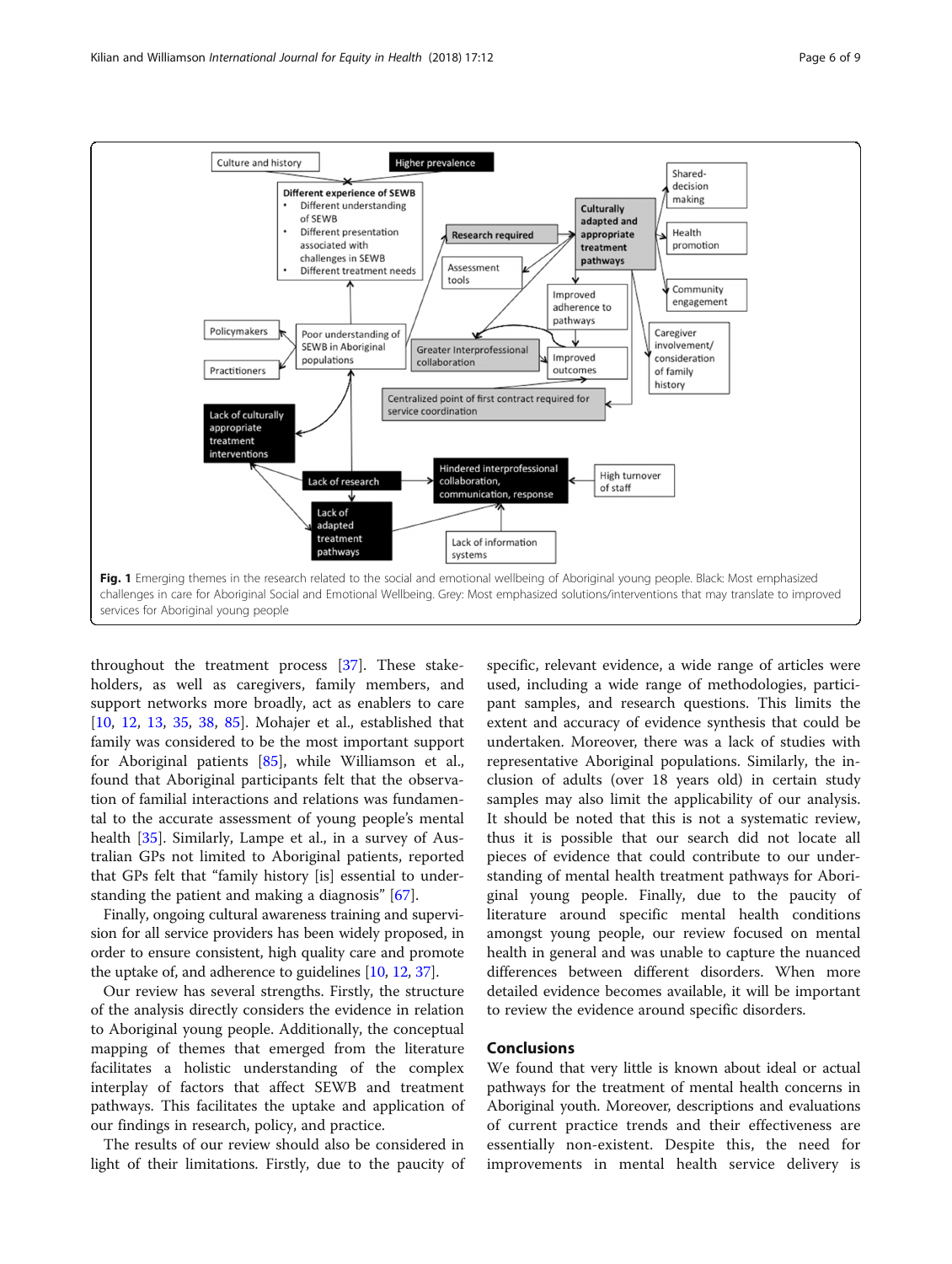<span id="page-6-0"></span>clear given the disproportionate burden of social and emotional wellbeing concerns amongst Aboriginal young people and the existing evidence, which suggests that current services are inadequate. Rigorous research is urgently needed to inform the development, implementation, and evaluation of culturally appropriate mental health care pathways for Aboriginal young people. Finally, evidence is essential to the development of sustainable policy initiatives and systemic change. Current policy priorities in Australia include decreasing Aboriginal suicide rates [\[86\]](#page-8-0). As such, it follows that evidence-based pathways specific to mental health problems that increase risk of suicide in Aboriginal young people are needed.

In an attempt to inform improved service delivery in Aboriginal health, we identified elements of culturally appropriate care that have wide support in the literature. These include; (1) the involvement of families and caregivers with patient/client consent; (2) an acknowledgement of the role of the community in mental health promotion, and; (3) greater interprofessional collaboration and information sharing through the establishment of central points of first contact, responsible for the coordination of service delivery and communication. Though comprehensive best practices for mental health care in this population have not yet been identified, there is significant potential for improvements in service delivery for Aboriginal young people. The input and leadership of Aboriginal Australians will be essential in trialing the implementation of the promising strategies identified here.

#### Acknowledgements

We thank the staff at the Sax Institute, in particularly the SEARCH study team and the Knowledge Exchange Division, as well as the staff at the McMaster Health Forum, for their support, insight and collaboration.

#### Funding

Alexandra Kilian received a Queen Elizabeth Scholarship in Strengthening Health Systems, administered by the McMaster Health Forum and the T. Russell Wilkins Memorial Scholarship administered by McMaster University to fund her internship at the Sax Institute. SEARCH is funded through the Australian National Health and Medical Research Council (grant numbers 358457, APP1035378, APP1023998), an Australian Primary Health Care Research Institute Centre for Research Excellence Grant, the Rio Tinto Aboriginal Foundation and the Centre for Aboriginal Health within the NSW Department of Health.

#### Availability of data and materials

All data generated or analysed during this study are included in this published article.

#### Authors' contributions

Both authors, AK and AW meet the criteria for authorship. Both AK and AW were involved in the conception of the project, including the development of the research question and methodological approach. AK was primarily involved in data collection, executing the search strategy and screening articles for inclusion. This process was reviewed by AW on a regular basis. AK conducted the preliminary analysis of recurring themes in the literature; this was reviewed by AW. The interpretation of the emerging themes occurred

as a collaboration between AK and AW. AK drafted the manuscript, which was revised by AW, and collaboratively prepared for submission. Both authors read and approved the final manuscript.

#### Ethics approval and consent to participate Not applicable.

### Consent for publication

Not applicable.

#### Competing interests

The authors declare they have no competing interest.

#### Publisher's Note

Springer Nature remains neutral with regard to jurisdictional claims in published maps and institutional affiliations.

#### Author details

<sup>1</sup>McMaster Health Forum, 1280 Main Street West, MML-417, Hamilton, ON L8S 4L6, Canada. <sup>2</sup>Centre for Informing Policy in Health with Evidence Research, Sax Institute, Level 13, Building 10, 235 Jones St, Ultimo, NSW 2007, Australia.

### Received: 5 August 2017 Accepted: 16 January 2018 Published online: 27 January 2018

#### References

- 1. Zubrick S, Lawrence D, Silburn S, Blair E, HM H, Wilkes T, et al. The western Australian aboriginal child health survey: the health of aboriginal children and young people. Telethon Institute for Child Health Research: Perth; 2004.
- 2. Williamson A, D'Este C, Clapham K, Redman S, Manton T, Eades S, et al. What are the factors associated with good social and emotional wellbeing amongst aboriginal children in urban new South Wales, Australia? Phase one findings from the study of environment on aboriginal resilience and child health (SEARCH). BMJ Open. 2016;6:e011182.
- 3. Zubrick S, Silburn SR, Lawrence DM, Mitrou FG, Dalby RB, Blair EM, et al. The western Australian aboriginal child health survey: the social and emotional wellbeing of aboriginal children and young people. Perth: Curtin University of Technology and Telethon Institute for Child Health Research; 2005.
- Department of Families H, Community Services and Indigenous Affairs. Footprints in time: the longitudinal study of Indigenous children—key summary report from wave 3. Canberra: FaHCSIA; 2012.
- 5. Centre for Epidemiology and Research. Report on child health from the new South Wales population health survey. Sydney: NSW Department of Health; 2005–2006. p. 2008.
- 6. Cornaglia F, Crivellaro E, McNally S. Mental health and education decisions. Labour Econ. 2015;33:1–12.
- 7. Leach LS, Butterworth P. The effect of early onset common mental disorders on educational attainment in Australia. Psychiatry Res. 2012;199(1):51–7.
- 8. Welfare AIoHa. Australian burden of disease study: impact and causes of illness and death in aboriginal and Torres Strait islander people 2011. AIHW: Canberra; 2016.
- 9. Swan P, Raphael B. Ways forward: National Consultancy Report on aboriginal and Torres Strait islander mental health. Canberra: Australian Government Publishing Service; 1995.
- 10. Kuipers P, Lindeman MA, Grant L, Dingwall K. Front-line worker perspectives on indigenous youth suicide in Central Australia: initial treatment and response. Advances in Mental Health. 2016:1–12.
- 11. Aboriginal and Torres Strait Islander Social and Emotional Wellbeing Australian Government Department of Health and Ageing; 2010.
- 12. Hinton R, Kavanagh DJ, Barclay L, Chenhall R, Nagel T. Developing a best practice pathway to support improvements in indigenous Australians' mental health and well-being: a qualitative study. BMJ Open. 2015;5(8)
- 13. Australian Government Department of Health and Ageing. Primary Health Care Reform in Australia: Report to Support Australia's First National Primary Health Care Strategy. Australian Government Department of Health and Ageing, 2009.
- 14. Engaging Australian WT. Aboriginal youth in mental health services. Aust Psychol. 2010;45(3):11.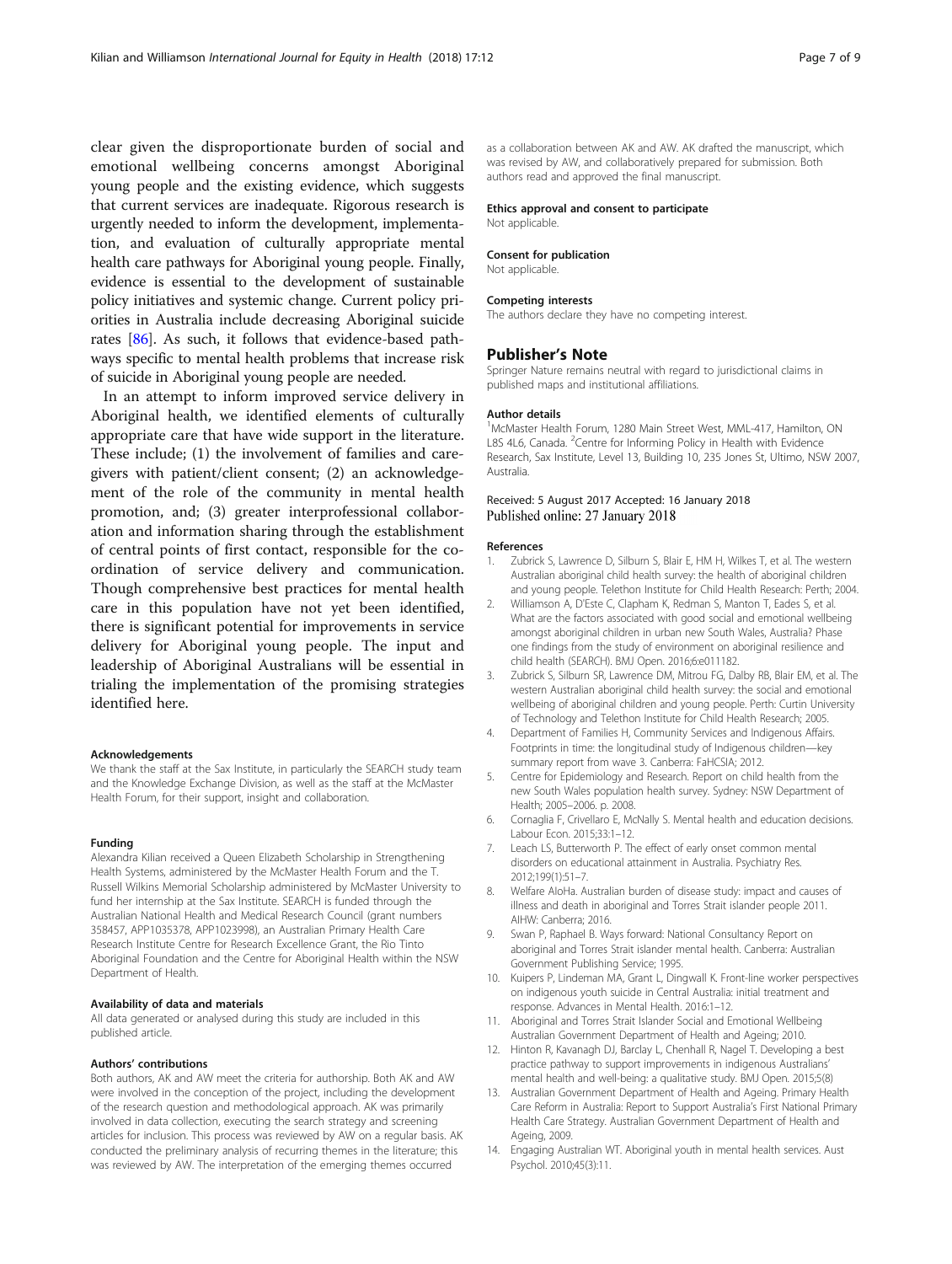- <span id="page-7-0"></span>15. PSaB R. Ways forward National Aboriginal and Torres Strait islander mental health policy National Consultancy Report. ACT Commonwealth of Australia: Canberra; 1995.
- 16. Parker R, Ben-Tovim DI. A study of factors affecting suicide in aboriginal and 'other' populations in the top end of the northern territory through an audit of coronial records. Aust N Z J Psychiatry. 2002;36:404–10.
- 17. Goldberg D, Huxely P. Mental Ilness in the community: the pathway to psychiatric care: Travistoick publications; 1980.
- 18. Issakidis C, Andrews G. Who treats whom? An application of the pathways to care model in Australia. Aust N Z J Psychiatry. 2006;40(1):74–86.
- 19. Munoz-Solomando A, Williams RJ. Care pathways for young people who misuse substances: using the evidence to design services. Current opinion in psychiatry. 2007;20(4):330–6.
- 20. Davis N, Sansom G, Jones S, Jenkins K, Roberts L, Doig-Evans D, et al. Integrated Care Pathways: A guide to good practice. National Leadership and Innovation Agency for Healthcare; 2005.
- 21. De Bleser L, Depreitere R, Waele KD, Vanhaecht K, Vlayen J, Sermeus W. Defining pathways. J Nurs Manag. 2006;14(7):553–63.
- 22. GE AD, Rixson L. Systematic Review of the effectiveness of integrated care pathways: what works, for whom, in which circumstances? Int J Evid Based Healthc. 2009;7(2):14.
- 23. Petrakis M, Hamilton B, Penno S, Selvendra A, Laxton S, Doidge G, et al. Fidelity to clinical guidelines using a care pathway in the treatment of first episode psychosis. J Eval Clin Pract. 2011;17(4):722–8.
- 24. Leahy D, Schaffalitzky E, Saunders J, Armstrong C, Meagher D, Ryan P, et al. Role of the general practitioner in providing early intervention for youth mental health: a mixed methods investigation. Early Intervention in Psychiatry. 2016:n/a-n/a.
- 25. Kisely S, Duerden D, Shaddick S, Jayabarathan A. Collaboration between primary care and psychiatric services: does it help family physicians? Can Fam Physician. 2006;52(7):877.
- 26. McDermott B, Baigent M, Chanen A, Fraser L, Graetz B, Hayman N, et al. Clinical practice guidelines: Depression in adolescents and young adults. Melbourne: beyondblue; 2010.
- 27. Kyrios M, Moulding R, Nedeljkovic M. Anxietye Disorders assessment and management in general practice. Aust Fam Physician. 2011;40:370–4.
- 28. NHMRC NHaMRC. Clinical practice points on the diagnosis, assessment and management of attention deficit hyperactivity disorder in children and adolescents. Commonwealth of Australia; 2012.
- 29. Sayal K. Annotation: pathways to care for children with mental health problems. J Child Psychol Psychiatry. 2006;47(7):649–59.
- 30. Brown A, Scales U, Beever W, Rickards B, Rowley K, O'Dea K. Exploring the expression of depression and distress in aboriginal men in Central Australia: a qualitative study. BMC Psychiatry. 2012;12(1):1–13.
- 31. Primary Health Care 2010 Barton, ACT Australian Medical Association 2010.
- 32. Loh PR, Hayden G, Vicary D, Mancini V, Martin N, Piek JP. Australian aboriginal perspectives of attention deficit hyperactivity disorder. Aust N Z J Psychiatry. 2016;
- 33. Ghosh M, CDAJ H, Preen DB. Use of prescription stimulant for attention deficit hyperactivity disorder in aboriginal children and adolescents: a linked data cohort study. BMC pharmacology and. Toxicology. 2015;16(1):1–8.
- 34. Westerman T. The development of the Westerman aboriginal symptom checklist for youth: a measure to assess the moderating effects of cultural resilience with aboriginal youth at risk of depression, anxiety and suicidal behaviours. Perth, WA: Curtin Univeristy; 2003.
- 35. Williamson A, Raphael B, Redman S, Daniels J, Eades SJ, Mayers N. Emerging themes in aboriginal child and adolescent mental health: findings from a qualitative study in Sydney, new South Wales. Med J Aust. 2010;192(10):3.
- 36. Jorm AF, Bourchier SJ, Cvetkovski S, Stewart G. Mental health of indigenous Australians: a review of findings from community surveys. Med J Aust. 2012;196(2):4.
- 37. Westerman T. Engagement of indigenous clients in mental health services: what role do cultural differences play? Australian e-Journal for the Advancement of Mental Health. 2004;3(3)
- 38. Taylor K, Dingwall K, Lindeman M, Lopes J, Grant L. Aboriginal youth suicide in Central Australia: developing a consistent data system & referral pathway. Centre for Remote Health and the Poche Centre for Indigenous Health. 2013;
- 39. Brown A, Rice SM, Rickwood DJ, Parker AG. Systematic review of barriers and facilitators to accessing and engaging with mental health care among at-risk young people. Asia-Pacific Psychiatry. 2016;8(1):3–22.
- 40. Sawyer MG, Kosky RJ. Approaches to delivering child and adolescent mental health services: the south Australian experience. Aust N Z J Psychiatry. 1995;29(2):230–7.
- 41. Fuller JD, Perkins D, Parker S, Holdsworth L, Kelly B, Fragar L, et al. Systematic review on service linkages in primary mental health care: informing Australian policy and practice. University Of Sydney: Australian Primary Health Care Research Institute and Sydney School Of Public Health; 2010.
- 42. Sweeney P, Kisely S. Barriers to managing mental health in Western Australia. The Australian journal of rural health. 2003;11(4):205–10.
- 43. Aoun S. General practitioners' needs and perceptions in rural mental health care. Aust J Rural Health. 1997;5(2):80–6.
- 44. Boyd C, Francis K, Aisbett D, Newnham K, Sewell J, Dawes G, et al. Australian rural adolescents' experiences of accessing psychological help for a mental health problem. Aust J Rural Health. 2007;15(3):196–200.
- 45. Parslow RA, Jorm AF. Who uses mental health Services in Australia? An analysis of data from the National Survey of mental health and wellbeing. Aust N Z J Psychiatry. 2000;34(6):997–1008.
- 46. Booth ML, Knox S, Kang M. Encounters between adolescents and general practice in Australia. J Paediatr Child Health. 2008;44(12):699–705.
- 47. Boyd CP, Aisbett DL, Francis K, Kelly M, Newnham K. Issues in rural adolescent mental health in Australia. Rural and Remote Health 2006 6(`).
- 48. Hickie IB, Fogarty AS, Davenport TA, Luscombe GM, Burns J. Responding to experiences of young people with common mental health problems attending Australian general practice. Med J Aust. 2007;187(7 Suppl):S47–52.
- 49. Gronholm PC, Ford T, Roberts RE, Thornicroft G, Laurens KR, Evans-Lacko S. Mental health service use by young people: the role of caregiver characteristics. PLoS One. 2015;10(3):e0120004.
- 50. PD MG, Goldstone S. Is this normal? Assessing mental health in young people. Aust Fam Physician. 2011;40(3):94–7.
- 51. Sayal K, Taylor E, Beecham J, Byrne P. Pathways to care in children at risk of attention-deficit hyperactivity disorder. Br J Psychiatry. 2002;181(1):43–8.
- 52. Costello EJ, Edelbrock C, Costello AJ, Dulcan MK, Burns BJ, Brent D. Psychopathology in pediatric primary care: the new hidden morbidity. Pediatrics. 1988;82(3):415–24.
- 53. Baik SY, Gonzales JJ, Bowers BJ, Anthony J, Tidjani B, Susman JL. Reinvention of depression instruments by primary care clinicians. Ann Fam Med. 2010;8(3):224–30.
- 54. Carey M, Jones K, Meadows G, Sanson-Fisher R, D'Este C, Inder K, et al. Accuracy of general practitioner unassisted detection of depression. Aust N Z J Psychiatry. 2014;48(6):571–8.
- 55. Mitchell AJ, Vaze A, Rao S. Clinical diagnosis of depression in primary care: a meta-analysis. Lancet. 2009;374(9690):609–19.
- 56. Sayal K, Taylor E. Detection Of child mental health disorders by general practitioners. Br J Gen Pract. 2004;54(502):348–52.
- 57. Haller DM, Sanci LA, Sawyer SM, Patton GC. The identification of young people's emotional distress: a study in primary care. Br J Gen Pract. 2009;59(560):e61–70.
- 58. Martinez R, Reynolds S, Howe A. Factors That influence the detection of psychological problems in adolescents attending general practices. Br J Gen Pract. 2006;56(529):594–9.
- 59. Kramer T, Garralda ME. Psychiatric disorders in adolescents in primary care. Br J Psychiatry. 1998;173(6):508–13.
- 60. Steele MM, Lochrie AS, Roberts MC. Physician identification and Management of Psychosocial Problems in primary care. J Clin Psychol Med Settings. 2010;17(2):103–15.
- 61. Kramer T, Garralda ME. Child and adolescent mental health problems in primary care. Adv Psychiatr Treat. 2000;6(4):287–94.
- 62. Child GE. Adolescent psychiatry in general practice. Aust N Z J Psychiatry. 2001;35(3):308–14.
- 63. Alexander C, Fraser J. General practitioners' management of patients with mental health conditions: the views of general practitioners working in rural north-western new South Wales. Aust J Rural Health. 2008;16(6):363–9.
- 64. Richards JC, Ryan P, Mccabe MP, Groom G, Hickie IB. Barriers to the effective Management of Depression in general practice. Aust N Z J Psychiatry. 2004;38(10):795–803.
- 65. Abbott P, Dave D, Gordon E, Reath J. What do GPs need to work more effectively with aboriginal patients? Views of aboriginal cultural mentors and health workers. Aust Fam Physician. 2014;43:58–63.
- 66. Parslow RA, Lewis V, Marsh G. The general practitioner's role in providing mental health services to Australians, 1997 and 2007: findings from the